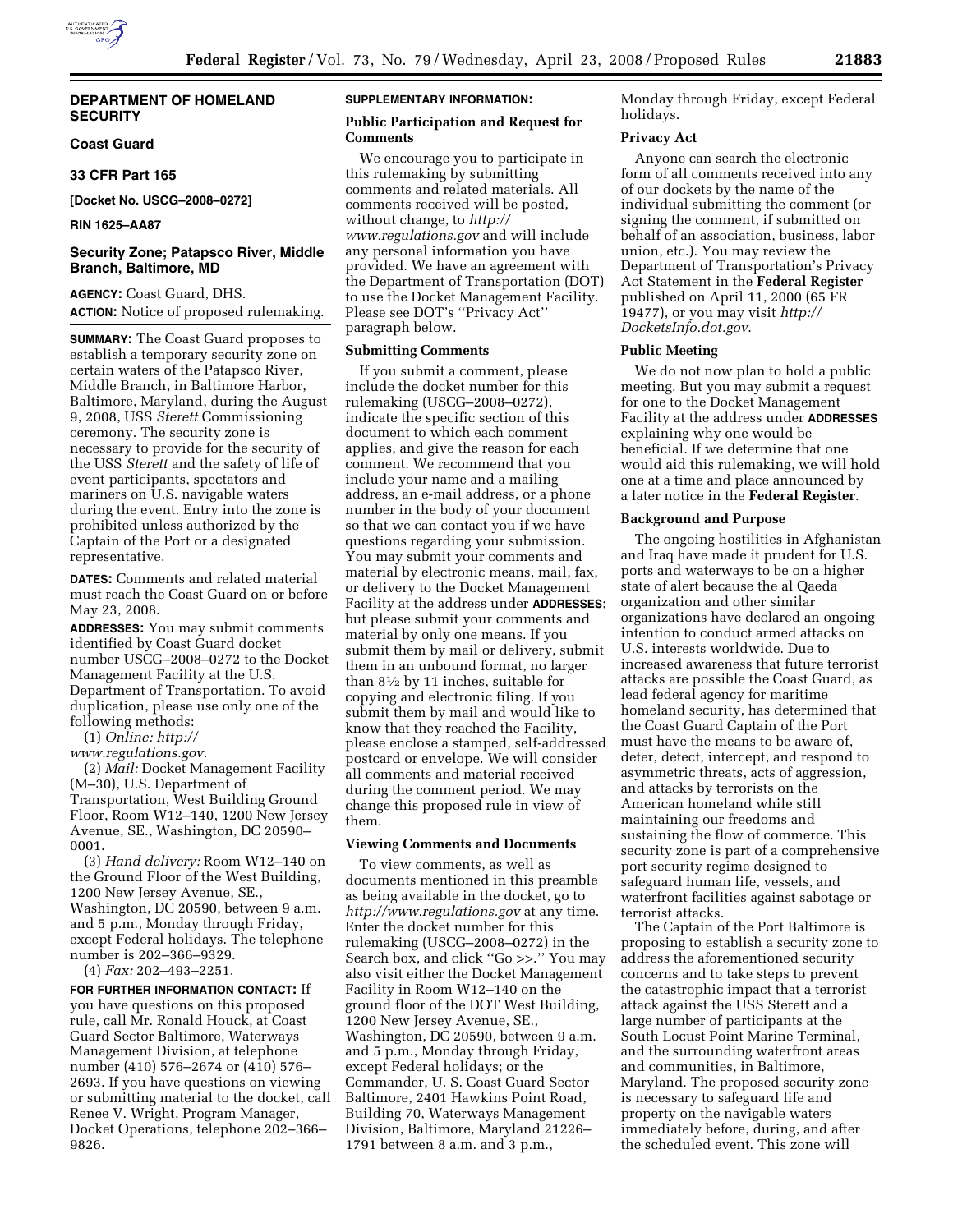help the Coast Guard prevent vessels or persons from bypassing the security measures established on shore for the ceremony and engaging in waterborne terrorist actions during the highlypublicized event.

#### **Discussion of Proposed Rule**

On Saturday, August 9, 2008, the USS Sterett's Commissioning ceremony will be held at the South Locust Point Marine Terminal in Baltimore Harbor, Baltimore, Maryland. The U.S. Navy's new Arleigh Burke class Aegis guided missile destroyer, DDG 104, will be berthed at the facility.

The Coast Guard proposes to establish a temporary security zone from 4 p.m. through 11 p.m. on August 9, 2008, encompassing the waters of the Patapsco River, Middle Branch, from surface to bottom, by lines connecting the following points, beginning at 39°15′40″ N., 076°35′23″ W., thence to 39°15′24″ N., 076°35′18″ W., thence to 39°15′25″ N., 076°35′54″ W., thence to 39°15′43″ N., 076°35′58″ W., located approximately 1,600 yards east of the Hanover Street (SR–2) Bridge. This area includes certain waters of the Ferry Bar Channel and the Locust Point East and West Channels. Scheduled on a weekend during the summer in Baltimore, Maryland, the waterfront ceremony is expected to attract a large recreational boating fleet and will require that persons and vessels be kept at a safe distance from the USS Sterett during the event.

No person or vessel may enter or remain in the security zone at any time without the permission of the Captain of the Port Baltimore. Persons desiring to transit the area of the security zone may contact the Captain of the Port Baltimore via the Sector Baltimore Command Center by telephone at (410) 576–2693 or on marine band radio channel 16 VHF–FM (156.8 MHz) to seek permission to transit the area. U.S. Coast Guard patrol vessels will be on scene to control the movement of persons and vessels in the security zone and may be assisted in the patrol and enforcement of the zone by other Federal, State and local agencies. Upon being hailed by a U.S. Coast Guard vessel by siren, radio, flashing light, or other means, the operator of a vessel shall proceed as directed. If permission is granted, all persons and vessels must comply with the instructions of the Captain of the Port Baltimore or his or her designated representative.

## **Regulatory Evaluation**

We developed this proposed rule after considering numerous statutes and executive orders related to rulemaking.

Below we summarize our analysis based on 13 of these statutes or executive orders.

# **Executive Order 12866**

This proposed rule is not a ''significant regulatory action'' under section 3(f) of Executive Order 12866, Regulatory Planning and Review, and does not require an assessment of potential costs and benefits under section 6(a)(3) of that Order. The Office of Management and Budget has not reviewed it under that Order.

We expect the economic impact of this proposed rule to be so minimal that a full Regulatory Evaluation is unnecessary. There is little vessel traffic associated with recreational boating and commercial fishing during the effective period, and vessels may seek permission from the Captain of the Port Baltimore to enter and transit the zone.

### **Small Entities**

Under the Regulatory Flexibility Act (5 U.S.C. 601–612), we have considered whether this proposed rule would have a significant economic impact on a substantial number of small entities. The term ''small entities'' comprises small businesses, not-for-profit organizations that are independently owned and operated and are not dominant in their fields, and governmental jurisdictions with populations of less than 50,000.

The Coast Guard certifies under 5 U.S.C. 605(b) that this proposed rule would not have a significant economic impact on a substantial number of small entities. This proposed rule would affect the following entities, some of which might be small entities: The owners or operators of vessels intending to transit or anchor in a portion of the Patapsco River, Middle Branch, from 4 p.m. through 11 p.m. on August 9, 2008. Smaller vessels not constrained by their draft, which are more likely to be small entities, may transit around the security zone. The duration of the security zone will be limited to seven hours. Because the zone is of limited size and duration, it is expected that there will be minimal disruption to the maritime community. Before the effective period, we will issue maritime advisories widely available to users of the river.

If you think that your business, organization, or governmental jurisdiction qualifies as a small entity and that this rule would have a significant economic impact on it, please submit a comment (see **ADDRESSES**) explaining why you think it qualifies and how and to what degree this rule would economically affect it.

# **Assistance for Small Entities**

Under section 213(a) of the Small Business Regulatory Enforcement Fairness Act of 1996 (Pub. L. 104–121), we want to assist small entities in understanding this proposed rule so that they can better evaluate its effects on them and participate in the rulemaking. If the proposed rule would affect your small business, organization, or governmental jurisdiction and you have questions concerning its provisions or options for compliance, please contact Mr. Ronald Houck, at Coast Guard Sector Baltimore, Waterways Management Division, at telephone number (410) 576–2674 or (410) 576– 2693. The Coast Guard will not retaliate against small entities that question or complain about this rule or any policy or action of the Coast Guard.

## **Collection of Information**

This proposed rule would call for no new collection of information under the Paperwork Reduction Act of 1995 (44 U.S.C. 3501–3520).

#### **Federalism**

A rule has implications for federalism under Executive Order 13132, Federalism, if it has a substantial direct effect on State or local governments and would either preempt State law or impose a substantial direct cost of compliance on them. We have analyzed this proposed rule under that Order and have determined that it does not have implications for federalism.

#### **Unfunded Mandates Reform Act**

The Unfunded Mandates Reform Act of 1995 (2 U.S.C. 1531–1538) requires Federal agencies to assess the effects of their discretionary regulatory actions. In particular, the Act addresses actions that may result in the expenditure by a State, local, or tribal government, in the aggregate, or by the private sector of \$100,000,000 or more in any one year. Though this proposed rule would not result in such an expenditure, we do discuss the effects of this rule elsewhere in this preamble.

## **Taking of Private Property**

This proposed rule would not effect a taking of private property or otherwise have taking implications under Executive Order 12630, Governmental Actions and Interference with Constitutionally Protected Property Rights.

#### **Civil Justice Reform**

This proposed rule meets applicable standards in sections 3(a) and 3(b)(2) of Executive Order 12988, Civil Justice Reform, to minimize litigation,